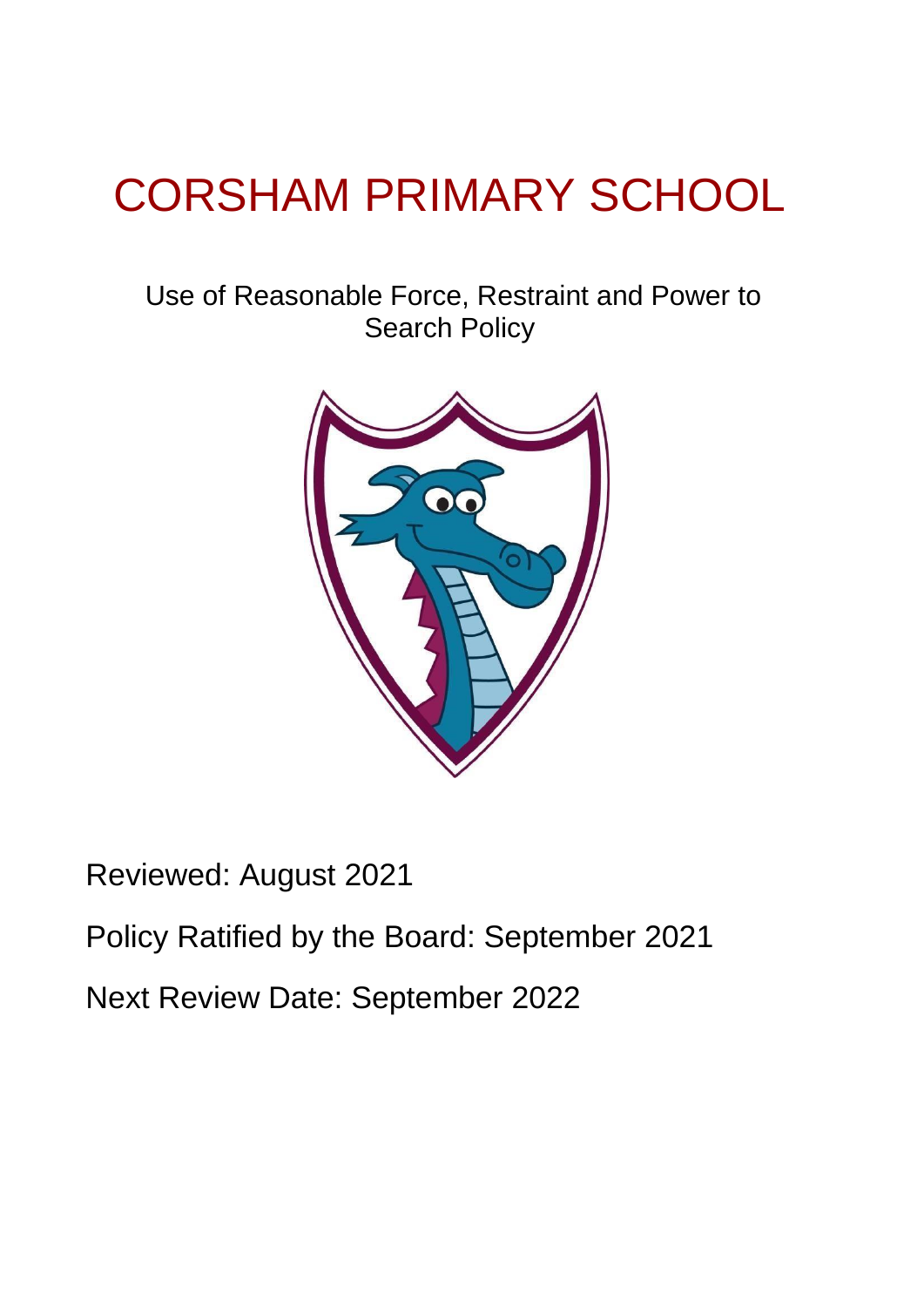### **Corsham Primary School**

#### **USE OF REASONABLE FORCE, RESTRAINT AND POWER TO SEARCH POLICY**

#### **This Policy should be read in conjunction with the DfE guidance published in April 2013, "Use of reasonable force" which has been shared with all staff.**

This policy must also be read in conjunction with other policies including the Health and Safety Policy, School Visits Policy and the Behaviour Policy.

#### **1 Aims**

#### **The main aim of this policy it to ensure that all members of staff who may have to intervene physically with pupils clearly understand the options and strategies open to them. By doing this we will:**

- Create a learning environment, whether on or off school sites, in which young people and adults feel safe.
- Protect every person in the school community from harm.
- Protect all pupils against any form of physical intervention that is unnecessary, inappropriate, excessive or harmful.
- Put in place guidance for staff so that they are clear about the circumstances in which they might use reasonable force to restrain pupils and how such reasonable force might be applied.

Staff members can sometimes be worried that using force will lead to false allegations of unreasonable or unlawful conduct in the form of a complaint or legal action. But if the force used is reasonable all staff will have a robust defence against any accusations. This policy and related use of force guidance is intended to help staff feel more confident about using force when they think it is right and necessary

#### **2 Legal Framework**

All school staff members have a legal power to use reasonable force to prevent pupils committing a criminal offence, injuring themselves or others or damaging property, and to maintain good order and discipline.

Section 93 of the Education and Inspections Act 2006 enables school staff to use reasonable force to prevent a pupil from:

- a) committing a criminal offence (or, for a pupil under the age of criminal responsibility, what would be an offence for an older pupil); or
- b) causing personal injury or damage to property; or
- c) prejudicing the maintenance of good order and discipline at the school or among any pupils receiving education at the school, whether during a teaching session or otherwise.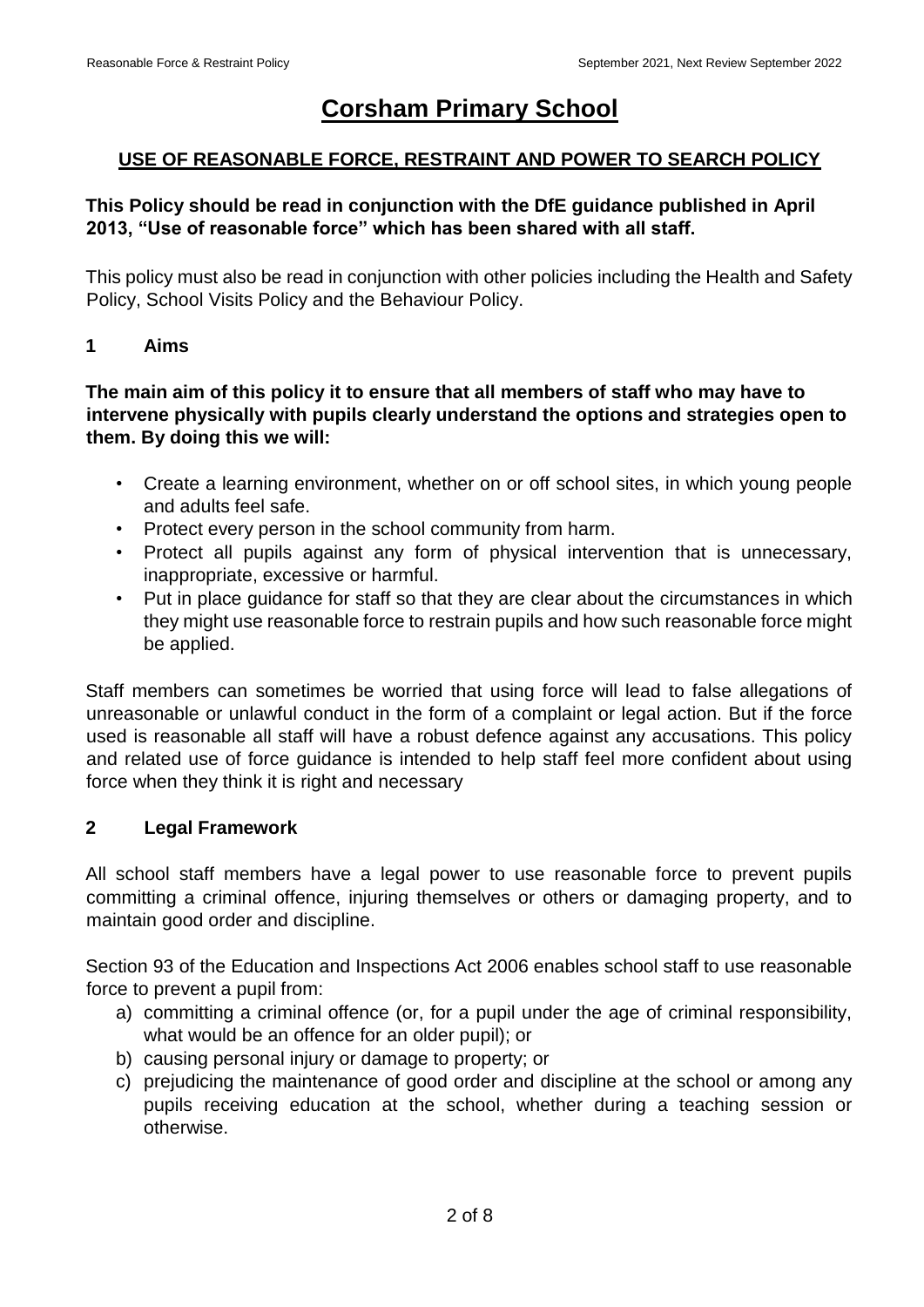However, the school advocates preventing the need to use reasonable force and measures will be in place to enable this approach.

**It is always unlawful to use force as a punishment**. This is because it would fall within the definition of corporal punishment, which is illegal.

#### **Prevention should be the primary consideration**.

Steps to avoid these situations should be taken and the adult should be able to demonstrate that those steps were taken. Physical restraint should always be the last resort.

Staff have a responsibility to ensure the safety and welfare of their pupils. They are in a particular position of trust (in loco parentis). The following should be applied in all cases:

- Staff should delay if at all possible. (However, in some circumstances e.g. a child running out onto the road, you might be deemed negligible if you do not intervene.) • An 'on the spot' risk assessment for each occasion that you feel reasonable force or restraint may be necessary should be made.
- Consideration should be given to the environment, the medical circumstances and the clothing.
- Action being taken should always be for the good of the child, trying to keep them safe.
- Assure the child that the restraint is not a punishment.
- Never use other children in the restraint.

Restraint or reasonable force should be witnessed by another responsible adult. Staff should use the *red card* system to call for another adult if restraint or reasonable force is needed and another adult is not available in the area

#### **General principle of behaviour management**

Because the use of force should only be a last resort, staff and volunteers at Corsham Primary School recognise that they should minimise the possibility of force being needed by creating a calm, orderly and supportive school climate that lessens the risk and threat of violence of any kind.

#### **3 Roles and Responsibilities**

Head Teachers is a term used to describe the senior leadership team in the organisation. It will include but may not be limited to the Senior Head, Heads of School and their deputies. Headteachers will ensure that the requirements of this policy are implemented across the school.

The school will ensure that all staff know and understand their roles and responsibilities in relation to the management of pupils. Legislation allows 'members of staff 'to use 'reasonable force' and defines a member of staff as 'any teacher who works at the school and any person who, with the authority of the Headteacher, has lawful control or charge of pupils at the school'. The Headteacher will confirm with all personnel whether they meet the terms of this definition.

Regular training will be given to staff and new staff should be given a copy of the policy as part of their induction and asked to confirm understanding.

Personnel have a responsibility to undertake training, take proactive steps to prevent the need for use of reasonable force, employ general principles of good, behaviour management, use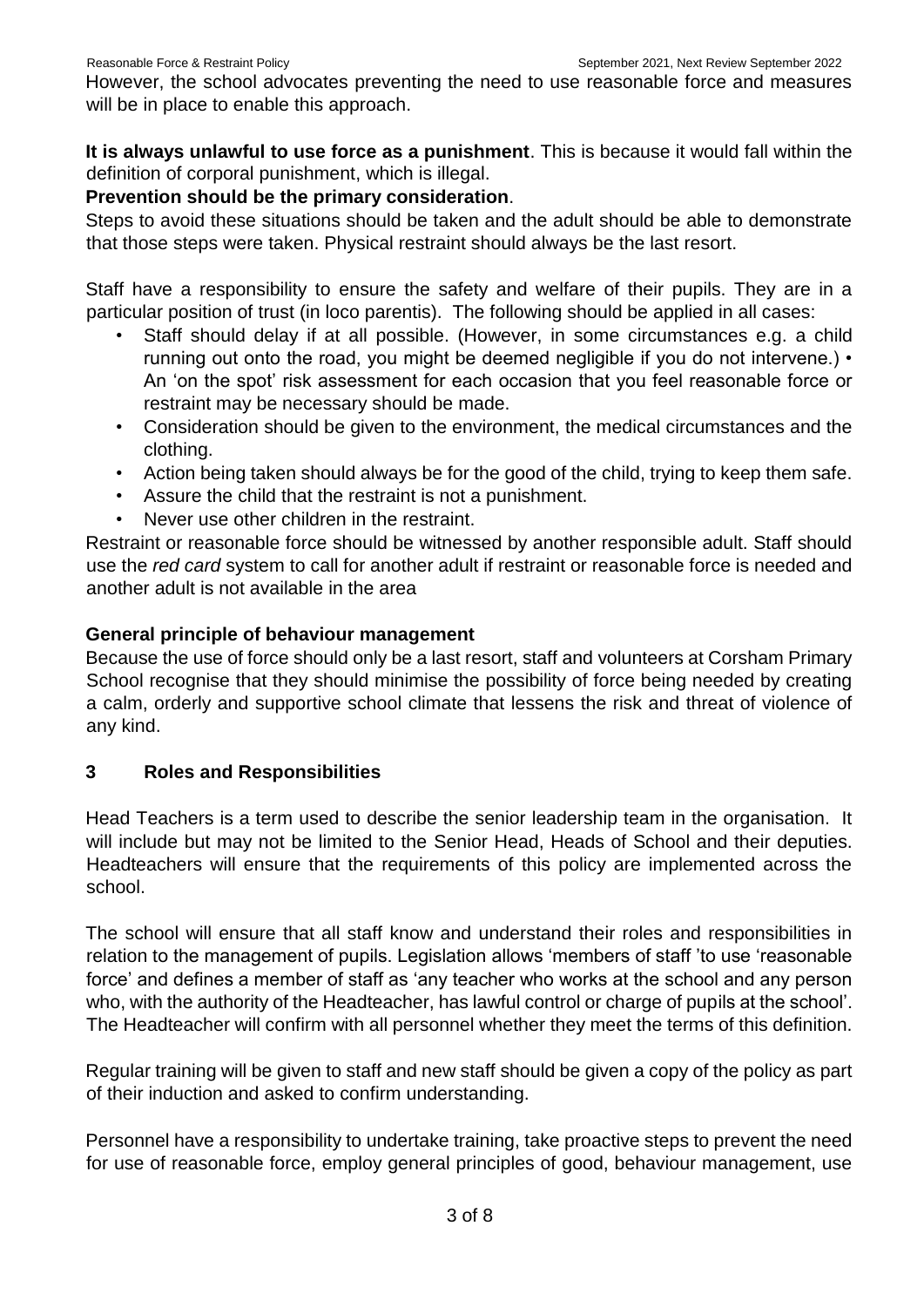considered judgement when determining whether to use reasonable force and the power to search, and report incidents.

Personnel should be made aware of individual pupils who are considered likely to pose serious behavioural problems or violence.

The Inclusion Manager will keep staff informed about pupils with special educational needs who may require special attention with regard to their physical management. Staff will consult with the Inclusion Manager regarding any concerns that they have about the physical management of pupils with special educational needs.

#### **4 Types of appropriate physical contact with pupils**

It is not illegal to touch a pupil. There are occasions when physical contact, other than reasonable force, with a pupil is proper and necessary.

Examples of where touching a pupil might be proper or necessary:

- Holding the hand of the child at the front/back of the line when going to assembly or when walking together around the school
- When comforting a distressed pupil
- When a pupil is being congratulated or praised
- To demonstrate how to use a musical instrument
- To demonstrate exercises or techniques during PE lessons or sports coaching and
- To give first aid

#### **5 Use of Reasonable Force for Restraint**

Whether the force used is reasonable will always depend on the particular circumstances of the case and the test is whether the force used is proportionate to the consequences it is intended to prevent.

This means the degree of force used should be the minimum needed to achieve the desired result. In schools force is generally used for two different purposes – to control pupils and to restrain them.

- Control can mean either passive physical contact (e.g. standing between pupils or blocking a pupil's path) or active physical contact (e.g. leading a pupil by the hand or arm, or ushering a pupil away by placing a hand in the centre of the back).
- When members of staff use "restraint" they physically prevent a pupil from continuing what they were doing after they have been told to stop. The use of restraint techniques is usually used in more extreme circumstances, such as when two pupils are involved in a fight and physical intervention is needed to separate them.

#### **5.1 Judging whether to use force and what force to use**

The judgement on whether to use force and what force to use will always depend on the circumstances of each case and – crucially in the case of pupils with SEN or disabilities – information about the individual concerned.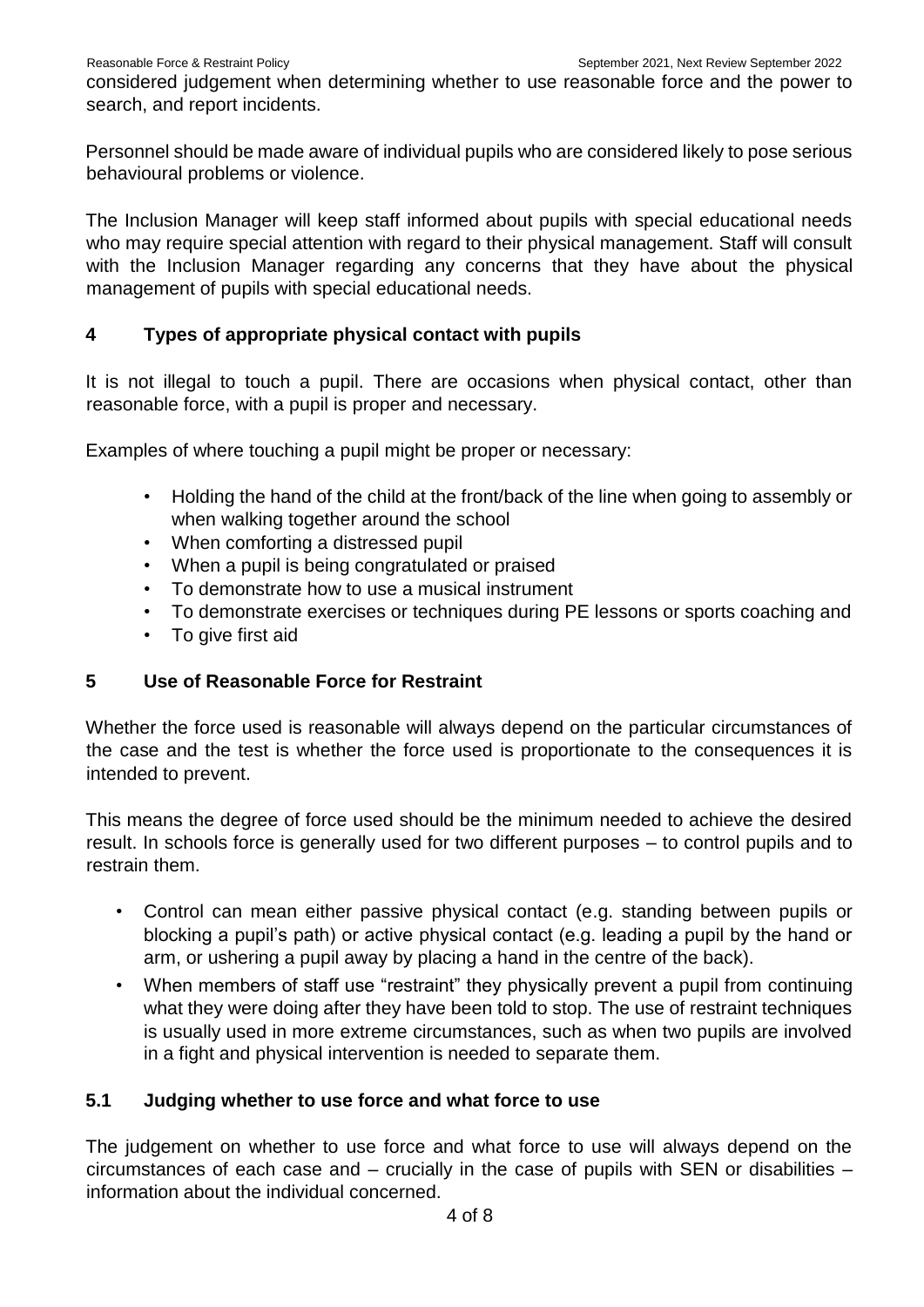The school will develop an individual risk assessment where it is known that force is more likely to be necessary to restrain a particular pupil, such as a pupil who's SEN and/or disability is associated with extreme behaviour. Members of staff should not put themselves at risk. An individual would not be seen to be failing in their duty of care by not using force to prevent injury, if doing so threatened their own safety

Based on this legal framework, our 'working' definition of 'reasonable force' is the minimum force necessary to prevent a pupil from physically harming him/herself or others or seriously damaging property, but used in a manner which attempts to preserve the dignity of all concerned. The use of reasonable force will always depend on the circumstances of the case and staff should take the following into consideration:

- Whether it is reasonable to use force, and the degree of force that could reasonably be employed, given the age, sex, physical strength, size, understanding, medical conditions and any special educational needs of the pupil.
- The use of force can be regarded as reasonable only if the circumstances of the particular incident warrant it. The use of any degree of force is unlawful if the particular circumstances do not warrant the use of physical force. Therefore physical force could not be justified to prevent a pupil from committing a trivial misdemeanour, or in a situation that clearly could be resolved without force.
- The degree of force employed should be in proportion to the circumstances of the incident and the seriousness of the behaviour or the consequences it is intended to prevent. Any force used should always be the minimum needed to diffuse the situation.

#### **5.1.1 Some examples of situations where reasonable force might be used are to**:

- Prevent a pupil from attacking a member of staff, or another pupil, or to stop a fight between two or more pupils;
- **Prevent a pupil causing deliberate damage to property;**
- **Prevent a pupil causing injury or damage by accident, by rough play, or by** misuse of dangerous materials or object;
- Ensure that a pupil leaves a classroom where the pupil persistently refuses to follow an instruction to do so;
- **Prevent a pupil behaving in a way that seriously disrupts a lesson; or**
- Prevent a pupil behaving in a way that seriously disrupts a school sporting event or school visit.
- In self-defence, where risk of injury is imminent;
- When there is developing risk of injury to the person deemed in need of restraint or others.

#### **5.2 Types of Physical Intervention**

#### **5.2.1 Permissible Physical Intervention**

Physical intervention in these circumstances may take several forms, e.g.:

- physically interposing between pupils;
- blocking a pupil's path;
- holding;
- leading a pupil by the hand or arm;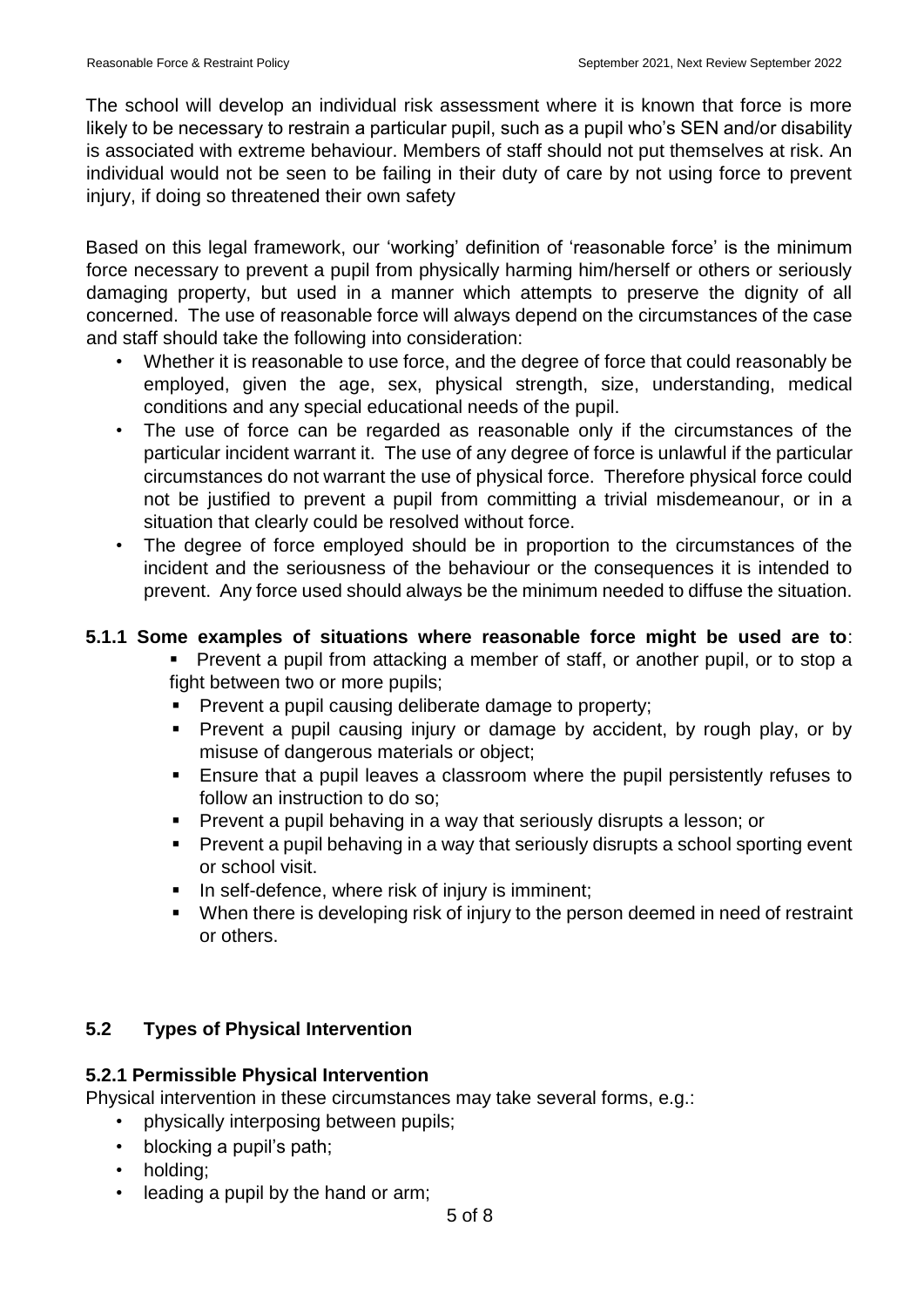• shepherding a pupil away by placing a hand in the centre of the back; or (in extreme circumstances) using more restrictive holds.

#### **5.2.2 Unlawful Physical Intervention**

The law strictly prohibits the use of force, which constitutes the giving of corporal punishment. The use of force as a punishment or to intentionally cause pain, injury or humiliation, such as the examples below, should not be permitted under any circumstances:

- holding around the neck;
- any hold that might restrict breathing;
- kicking, slapping or punching;
- forcing limbs against joints:
- tripping;
- holding by the hair; and
- holding the pupil face down on the ground.

Physical intervention may involve staff in:

- holding
- pushing
- pulling

Staff must always avoid touching or holding a pupil in a way that might be considered indecent.

#### **5.3 Dealing with situations involving use of reasonable force**

In line with the contents of this policy the two sections below indicate steps to be taken to manage situations which are escalating and then require reasonable force to be used.

#### **A. Reducing the need to use reasonable force - Preventative Strategies**

All staff in school need to be aware of strategies and techniques for dealing with difficult pupils and steps, which they can take to defuse and calm a situation and potentially reduce the need for reasonable force to be used. The strategies listed below as examples will be influenced by the age of the pupil(s) and the context in which they are applied.

- 1) Move calmly and confidently;
- 2) Make simple, clear statements;
- 3) Intervene early;
- 4) Try to maintain eye contact;
- 5) If necessary summon help before the problem escalates; and
- 6) If possible, remove the audience from the immediate location.

#### **B. Using reasonable force - ACTION STEPS**

- 1) Tell the pupil who is misbehaving to stop and tell him/her the possible consequences of failure to do so.
- 2) Summon another adult. (Another adult should be present if physical restraint of any kind needs to be applied.) Send another pupil / message to alert a member of the senior leadership team.
- 3) Continue to communicate with the pupil throughout the incident.
- 4) Make it clear that physical intervention will cease as soon as it is no longer necessary.
- 5) Appropriate follow-up action should be taken, which may include: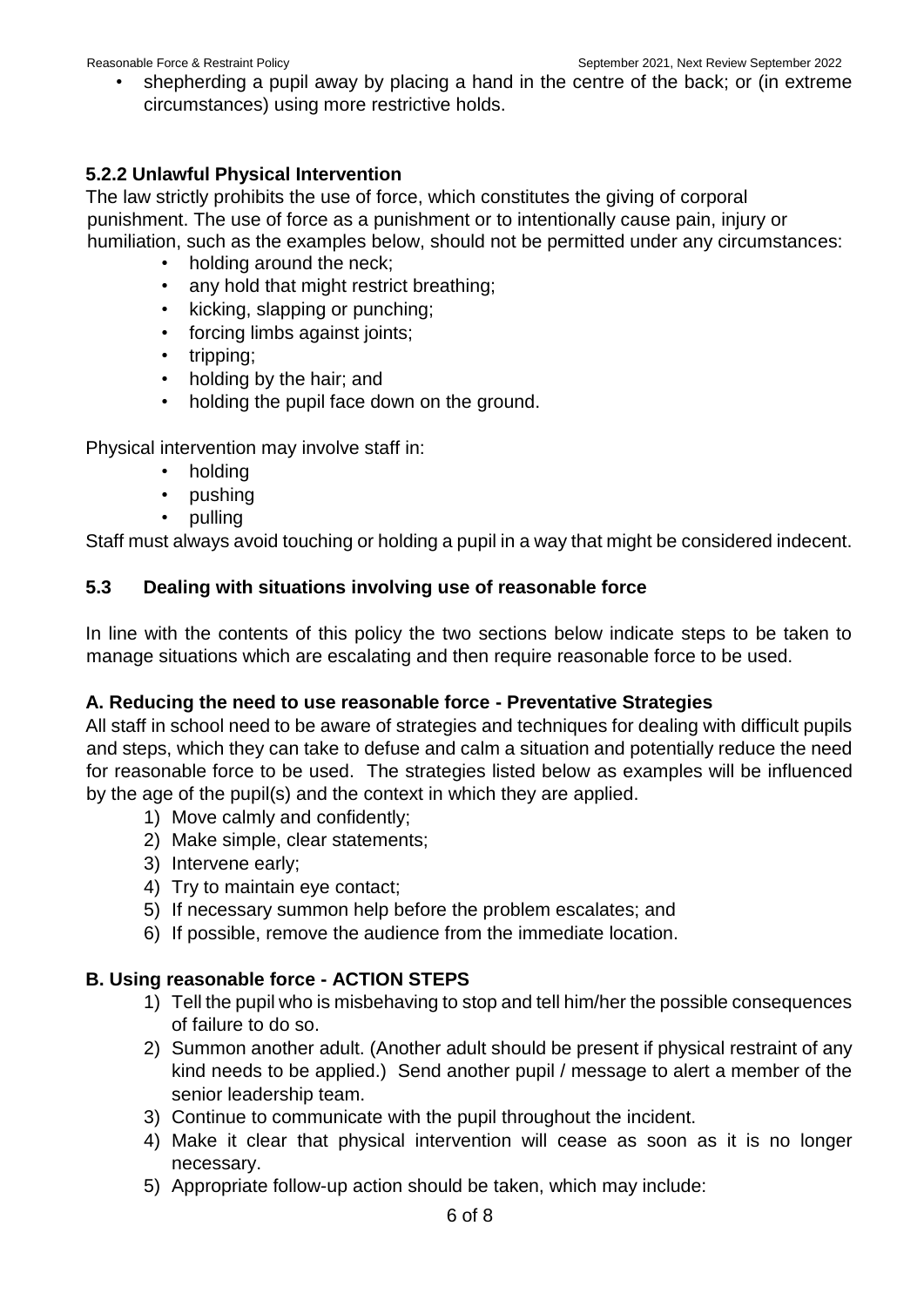- a. providing medical support;
- b. providing respite for those involved; and
- c. accessing external advice/support.

A calm and measured approach to a situation is needed and staff should never give the impression that they have lost their temper or are acting out of anger or frustration when handling a problem. Whilst limiting damage to property and/or persons, it is advisable not to 'corner' or give the child a feeling of being 'trapped' in any way as this can often inflame reactions. Where possible, allow the child space to move.

#### **6. Power to search pupils without consent**

In addition to the general power to use reasonable force described above, head teachers and authorised personnel can use such force as is reasonable given the circumstances to conduct a search. A search will be conducted in the case that for the following "prohibited items" as defined by Section 550AA of Education Act 1996 are suspected:

- knives and weapons
- alcohol
- illegal drugs
- items suspected of being stolen tobacco and cigarette papers
- **fireworks**
- pornographic images on a variety of media
- any article that has been or is likely to be used to commit an offence, cause personal injury or damage to property.

Force **cannot** be used to search for items banned under the school rules.

The personnel to which this power applies are:

i. any member of staff at the school; ii. any other person whom the head has authorised to have control or charge of pupils. This can also include people to whom the head has given temporary authorisation to have control or charge of pupils such as unpaid volunteers (for example parents accompanying pupils on school-organised visits); and

iii. does **not** include any pupils.

The power may be used where the pupil (including a pupil from another school) is on the school premises or elsewhere in the lawful control or charge of the personnel identified above (for example on a school visit).

#### **7 Reporting incidents involving force and use of power to search**

#### **7.1 Reporting Accidents**

Where a pupil has caused actual harm or injury, details will need to be recorded in the school accident book.

#### **7.2 Recording the use of significant incidents**

From September 2010, governing bodies must ensure that a procedure is in place for recording each significant incident in which a member of staff uses force on a pupil, and for reporting these incidents to the pupil's parents as soon as practicable after the incident. Our staff will use the Record of Incident Involving Restrictive Physical Intervention Log. The Board of